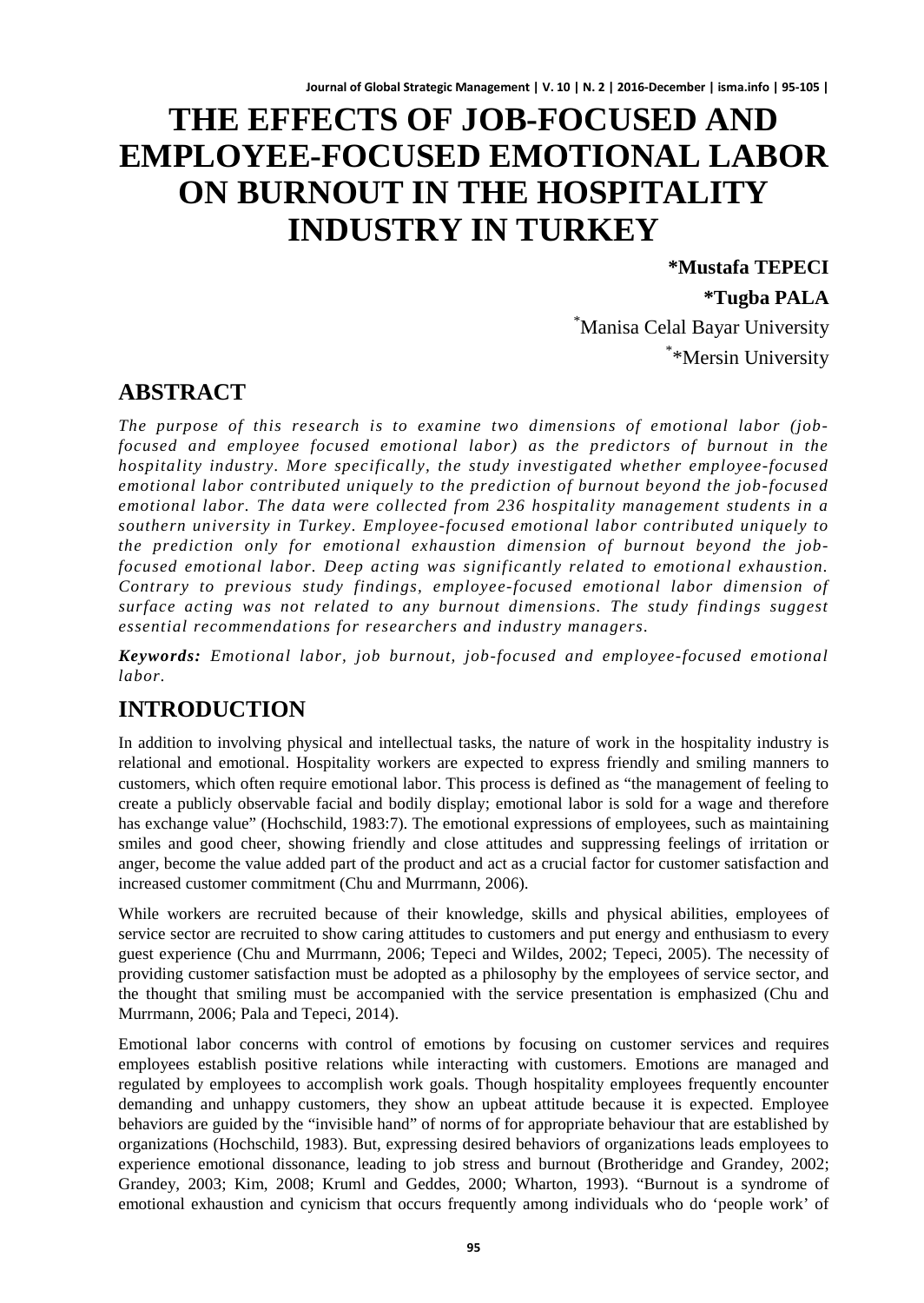some kind" (Maslach and Jackson, 1986:1). Thus, this study is designed to examine emotional labor as a predictor of burnout in the hospitality industry, which is known for "high emotional labor" jobs.

# **LITERATURE REVIEW AND HYPOTHESES**

# **Emotional Labor**

Hochschild (1983:7) perceives the emotional labor as a drama where service is a scene, employees are actors and customers are the audience, and defines the emotional labor as "control of emotions to present facial and physical expressions which can be seen by anyone; which is sold, and therefore a value which can be exchanged." Hochschild determines the required conditions of emotional labor as the following: (1) employees have to communicate face to face or by voice as a matter of course, (2) employees have to generate an emotional situation on customers, and (3) the employer has the control of employees' emotional activities. Hospitality organizations expect front-line employees to display friendly and pleasant emotions and to express organizationally desired emotions so that they establish emotional bonds with the customers.

Emotional labor is conceptualized into job-focused emotional labor and employee-focused emotional labor (Brotheridge and Grandey, 2002). Job-focused approach focuses on the characteristics of the job and includes emotional demands from the occupation such as frequency of interactions with customers, the variety and intensity of emotional expressions, duration of interpersonal interactions and perceived displayed rules. Job-focused approach indicates the presence of emotional labor in one's job. Organizations desire to standardize the emotional expressions of employees to provide and maintain customer satisfaction. Organizations manifest display rules to satisfy clients (Diefendorff and Richard, 2003; Rafaeli and Sutton, 1989). Display rules are expected part of employee performance, which involve showing and hiding emotions. Diefendorff et al. (2005) developed a scale to assess emotional behavior rules, which include show positive emotions and hide negative emotions.

Employee-focused emotional labor emphasizes employees' emotion management processes. This category includes surface acting (fake required emotions), deep acting (try to experience required emotion) and genuine acting (felt emotions are same as expressed emotions which are desired by organizations). Surface acting involves modifying and faking the expected emotions; employees show expressions discrepant from feelings. In deep acting employees adjust their internal feelings to the enforced feelings. Genuine acting represents the convenience of emotions that employees actually feel and emotions that they have to express (Ashforth and Humphrey, 1993; Kruml and Geddes, 2000). Employees manage and regulate their emotions to meet work role demands in employee-focused emotional labor.

There are disagreements over the definition, conceptualization and operationalization of emotional labor construct in the literature. Morris and Feldman (1996) conceptualized the emotional labor in four dimensions as frequency of interactions, attentiveness to display rules, variety of emotional expressions, and emotional dissonance. Brotheridge and Lee (2003) consisted emotional labor into six dimensions. These are frequency, intensity and variety of emotional labor display, the duration of interaction, surface and deep acting. Asforth and Humphrey (1993) and Diefendorff et al. (2005) argued that many studies ignored genuine acting. Diefendorff et al. (2005) determined genuine acting is different from surface and deep acting.

### **Burnout**

Burnout ascribe to severe psychological and physical response syndrome, resulting from extended attrition, frustration and stress (Maslach and Jakson, 1986). Burnout is a multidimensional construct consisting of three dimensions: emotional exhaustion, depersonalization, and reduced personal accomplishment. Emotional exhaustion occurs because employees are emotionally overextended and being drained by constant contact with other people. Depersonalization indicates to the development of cynical and impersonal attitudes towards others. Reduced personal accomplishment involves a loss of or a drop in excitement and competence while working with people (Maslach and Jakson, 1986). The most frequently used assessment scale for burnout, Maslach Burnout Inventory, was developed to measure burnout on human and service workers.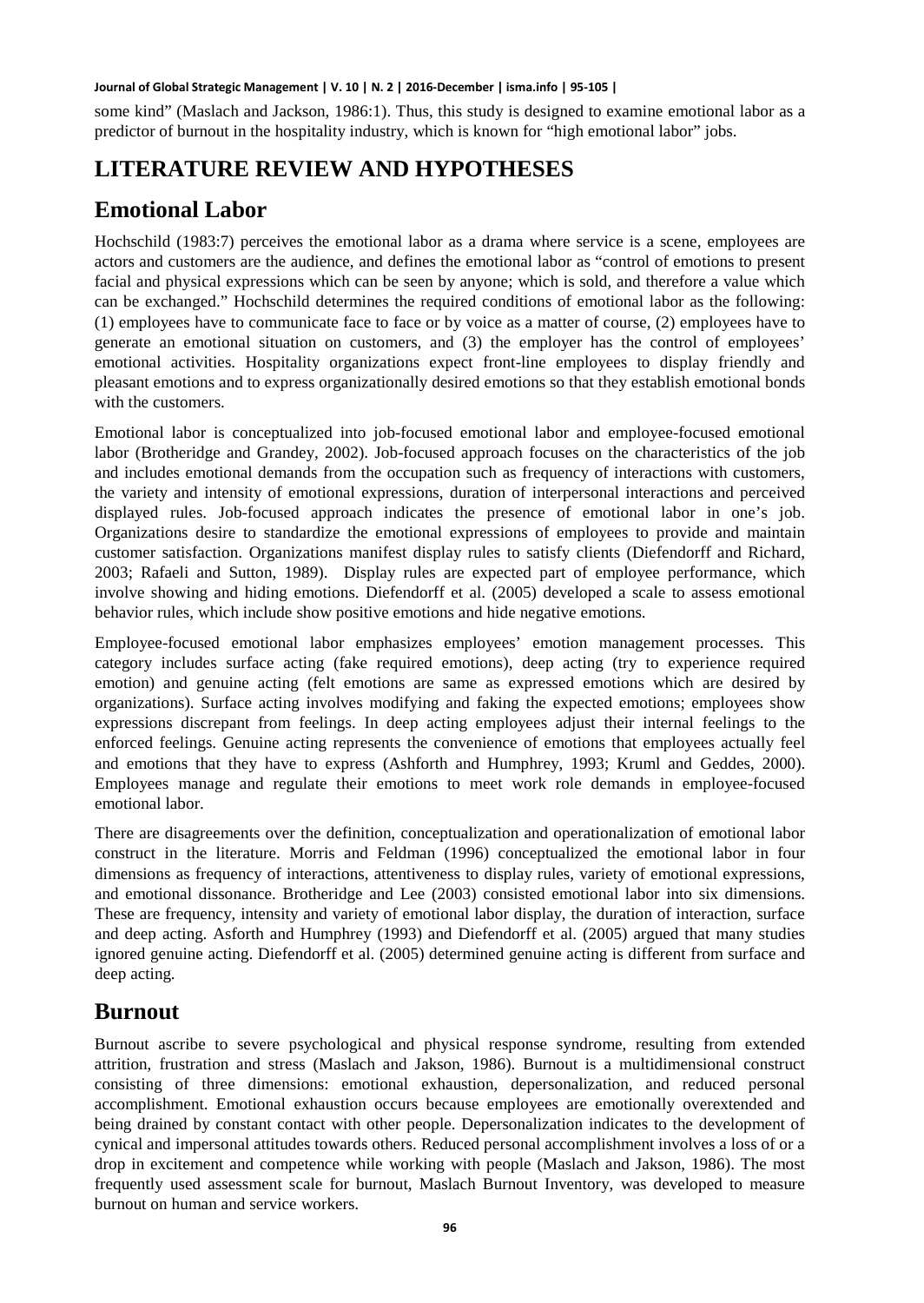Though burnout dimensions are distinct from each other, they work in parallel. For instance, when employees encounter excessive and constant emotional demands and where they are expected to perform mandated emotional responses, they may feel exhausted and drained. Employees then reduce their emotional and cognitive involvement with their work and develop a depersonalized attitudes and behaviors. Thus, employees feel less competent and negatively evaluate themselves in regard to effectiveness and personal accomplishments (Maslach and Jackson, 1986). Long time ago, Hochschild (1983) found that employees working for jobs which need intensive emotional labor lead to selfestrangement, alienation and exhaustion. However, very few studies in hospitality context investigated the relationship between emotional labor and burnout (Kim, 2008; Sohn et al., 2016), and no known study in the hospitality industry in Turkey. Accordingly, more studies are needed to better understand the relationships between these constructs.

#### **Emotional Labor and Burnout**

As stated above emotional labor was defined, conceptualized and operationalized in several ways. Brotheridge and Grandey (2002) pointed out these issues and conducted a study with employees working in several occupations including human service, sales, clerical, physical labor and managers. They operationalized emotional labor as job-focused and employee-focused in a study first time and compared the different definitions of emotional labor as predictors of burnout. For job-focused emotional labor, Brotheridge and Grandey (2002) found intensity, variety, frequency and duration of interaction and positive display rules were related positively with personal accomplishment but, they are not related with emotional exhaustion and depersonalization. Hiding negative emotions was the only factor related with emotional exhaustion and depersonalization. For employee-focused emotional labor Brotheridge and Grandey (2002) found surface acting was positively related with emotional exhaustion and depersonalization, but negatively related with personal accomplishment. Deep acting was only positively related with personal accomplishment.

Nevertheless, Cordes and Dougherty (1993) found frequency or quantity of contacts with customers was related with higher burnout. Duration, level of intensity of interactions and variety of emotional expressions were also related with the burnout (Cordes and Dougherty, 1993; Morris and Feldman, 1996). Emotional labor can be perceived as a stressful process and can lead to exhaustion. Sense of falsity, dissonance between the real and reflected feelings mediates the negative results of emotional labor (Pugliesi, 1999). Many scholars find some evidence that emotional labor is one of the sources of job stress and burnout (Brotheridge and Grandey, 2002; Kim, 2008; Kruml and Geddes, 2000; Morris and Feldman, 1997; Pugliesi, 1999;Wharton,1993).

Companies wish to standardize the emotional expressions to ensure and to maintain customer satisfaction. Diefendorff et al. (2005) thought that emotional behavior rules of showing positive emotions and hiding negative emotions were in relation with surface acting and deep acting. They actually found that expressing positive emotions was only related to deep acting and disguising negative emotions was only related to surface acting.

*Hypothesis 1a*. Perceived work demands, including duration, frequency, variety, and intensity of employee-customer interactions, relate positively to burnout.

*Hypothesis 1b*. Perceived emotion display rules relate positively to burnout.

According to many researchers there is a relation between three factors of job burnout and surface acting and deep acting. Brotheridge and Lee (2003) explored emotional exhaustion and depersonalization were positively related with surface acting, but personal accomplishment was negatively related with surface acting. Brotheridge and Grandey (2002) found surface acting had a positive effect on depersonalization and negative effect on personal accomplishment. Kim (2008) found a positive relation between surface acting and employee exhaustion and depersonalization. Glomb and Tews (2004) found suppressing and faking emotions were positively related with emotional exhaustion but showing positive genuine emotions had no significant relations with emotional exhaustion. Seery and Corrigall (2009) found surface acting and emotional exhaustion was positively correlated. In sum, many researchers revealed that surface acting was mostly related with burnout in general and deep acting was rarely a predictor of burnout (Andela, Truchot, and Borteyrou, 2015).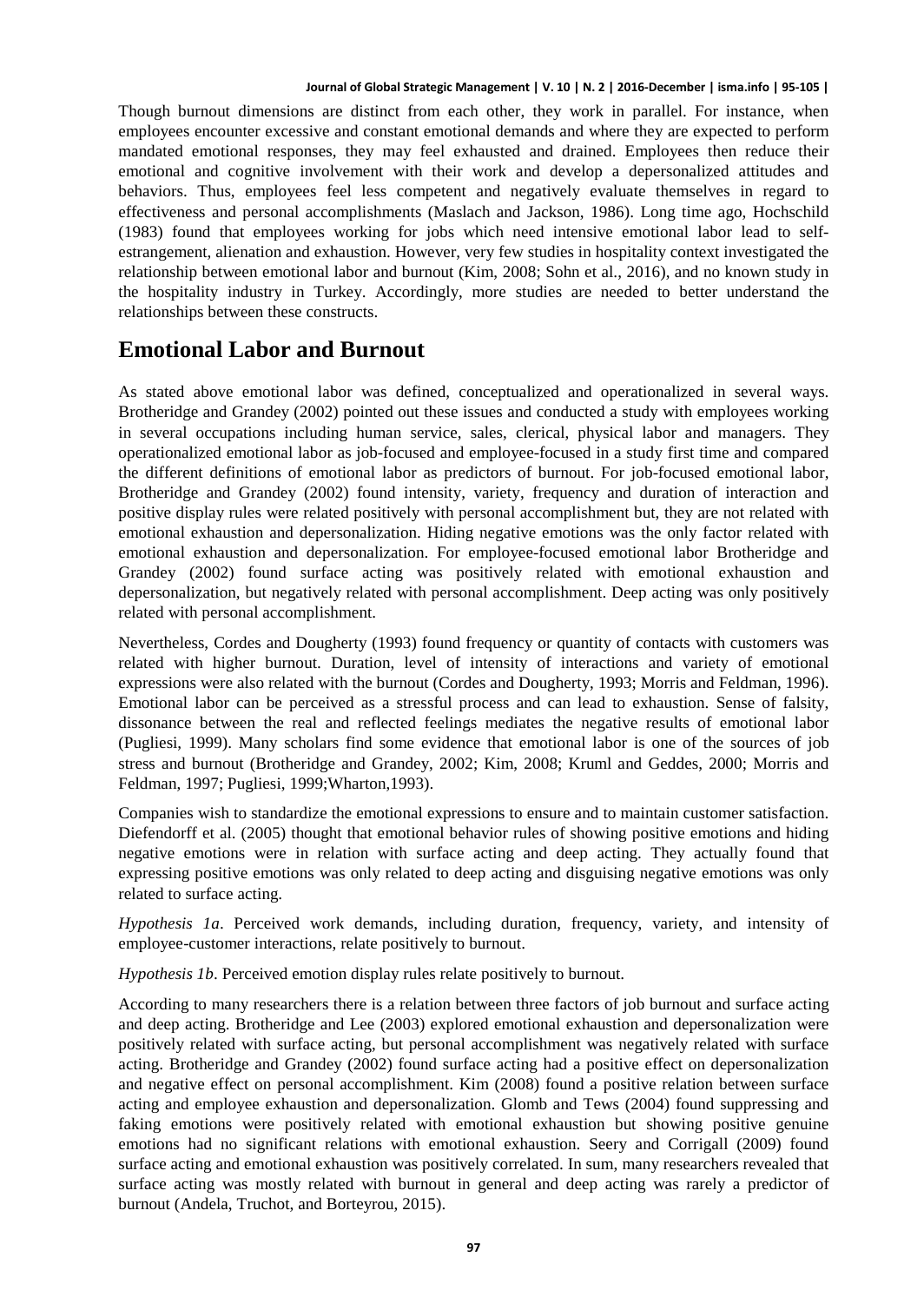Although several studies examined relationships between surface acting and deep acting on burnout, genuine emotion dimension of employee-focused emotional labor was usually ruled out. Genuine acting was not associated with burnout in Ashforth and Humphrey (1993) study. Lee and Ok (2012) conceptualized surface acting, deep acting and genuine acting as emotional effort and emotional dissonance. According to this conceptualization emotional dissonance includes surface acting, emotional effort includes deep acting and genuine acting. Lee and Ok (2012) found positive relationship between emotional dissonance and depersonalization and emotional exhaustion. They also found positive relationship between emotional effort and personal accomplishment. Chu, Baker and Murrmann (2012) found emotive effort was positively related to emotional exhaustion and unexpectedly emotional dissonance was negatively related to emotional exhaustion. Brotheridge and Grandey (2002) claim that inauthenticity in surface acting causes employee put his own actual emotions on the back burner and therefore leading to stress. On the contrary, it is anticipated that employees displaying deep acting (because they try to feel the emotions that the organization demands) or genuine acting (because the emotions that the organization demands and the employee's actual emotions are the same) will encounter less emotional exhaustion and depersonalization and more personal accomplishment.

*Hypothesis 2a.* Surface acting relates positively, deep and genuine acting relate negatively to emotional exhaustion.

*Hypothesis 2b.* Surface acting relates positively, deep acting and genuine acting relate negatively, to depersonalization.

*Hypothesis 2c.* Surface acting relates negatively, deep acting and genuine acting relate positively, to personal accomplishment.

Brotheridge and Grandey (2002) further investigated whether employee-focused emotional labor contributes uniquely to the prediction of burnout beyond the job-focused emotional labor. For emotional exhaustion, employee-focused emotional labor had a significant and unique contribution but a small effect size (1%). For depersonalization, the entry of employee-focused emotional labor contributed uniquely to the explanation of variance by 7% and surface acting was the significant predictor. For personal accomplishment, employee-focused emotional labor explained an additional 7% of the variance. Surface acting and deep acting were significantly related in the expected directions.

*Hypothesis 3.* Employee-focused emotional labor contributes uniquely to the prediction of burnout beyond the job-focused emotional labor.

Negative affectivity and sex were used as control variables on burnout. Individuals who experience high negative affectivity have negative emotional states such as sadness, anxiety, and hostility (Watson and Clark, 1984). Schepman and Zarete (2008) found a positive relationship with the three dimensions of burnout and negative affectivity on a study with social service workers. The reason why sex was a control variable that with regard to Hochschild (1983) women usually have lower social status and women display more emotional labor than men do. So sex is an important variable on the relationship between emotional labor and burnout.

# **METHODOLOGY**

### **Sample and Data Collection**

The study sample consisted of 236 hospitality management students in a southern university in Turkey. The majority of the students were single and in the ages of between 19 to 27 ( $x=23$ ). Sixty-five percent of the respondents were male, and the rest of the sample was female. Majority of the students worked in hotels (%82), the remaining %10 in travel agents and %8 in restaurants. The students had hospitality and tourism industry work experience as a requirement of the major. Seventy percent of the students worked over 9 months, and %30 worked in the industry eight and less than 8 months. The questionnaire was distributed and collected in class, and it took 10 to 15 minutes to fill out. The students were asked to fill out the survey for their current job or for the latest job they had.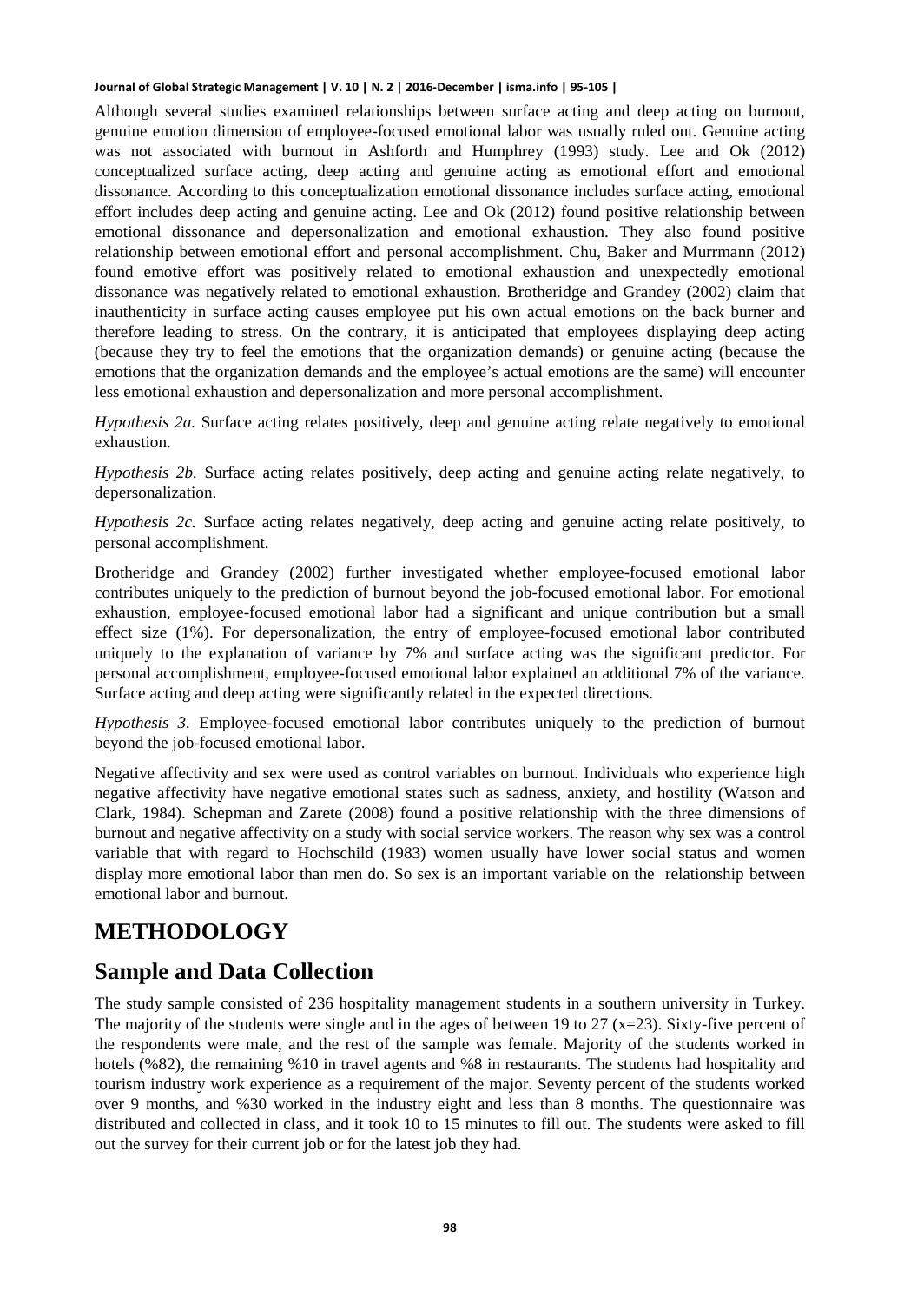### **Instruments**

*Negative affectivity* was included as a control variable since previous studies determined that negative affectivity is both related with emotional labor and burnout (Brotheridge and Grandey, 2002). The PANAS negative affectivity measure was used with a 5-point scale (1=very slightly, 5=extremely). The students were provided 10 emotion words (e.g., hostile and irritable) and were requested to respond to the extent to which they felt the specific words.

*Job-focused emotional labor* was measured by the 9 items scale developed by Brotheridge and Lee (2003). One item for measuring *duration* (A typical interaction I have with a customer takes about….. minutes), three items for measuring *frequency* (e.g. Adopt certain emotions required as part of your job), two items for *intensity* (e.g.express intense emotions) and three items for *variety* (e.g.Express many different emotions). The items were rated on a seven-point Likert-type response scale (1=Strongly Desagree, 7= Strongly Agree).

*Perceived display rules:* The Emotion Work Requirements Scale (Best et al., 1997), items were rated on seven-point Likert type scale  $(1 =$  strongly disagree,  $7 =$  strongly agree). The items measure what employees are required to show or hide emotions connected with the work requirements. Four items measured requirement to display positive emotions (e.g. Remaining calm even when you are astonished) and three items measured requirement to hide negative emotions (e.g. Hiding your anger or disapproval about something someone has done).

*Employee-focused emotional labor* was assessed using 19 items scale called Hospitality Emotional Labor Scale developed by Chu and Murrmann (2006). Nine items measured surface acting, five items measured deep acting, five measured genuine acting. The items were rated on a seven-point Likert-type scale  $(1 =$ strongly disagree,  $7 =$  strongly agree). Pala and Tepeci (2009; 2014) adapted the instrument into Turkish and recently Pala et al. (2017) conducted a study with hotel employees in Izmir and the study findings supported the three-factor structure of employee-focused emotional labor construct, internal consistencies ranging from .728 to .825 for the dimensions.

*Burnout* was measured by Maslach Burnout Inventory (Maslach and Jackson, 1986). This measurement scale has 22 items and three dimensions: emotional exhaustion (9 items; e.g. I feel used up at the end of the workday), depersonalization (8 items; e.g. I don't really care what happens to some customers) and personal accomplishment (5 items; e.g. I deal very effectively with the problems of my customers). Items were rated on five point Likert-type scale  $(1 = never, 5 = always)$ . Tepeci and Birdir (2003) provided reliability and validity evidence for three dimension measures with hotel employees in Turkey.

# **ANALYSES AND RESULTS**

The analyses included exploratory factor analysis of employee-focused emotional labor, reliability assessment of the scales used in the study, correlation analysis, and regression analysis. The composite scores were calculated for multi item constructs in the study by averaging the items to obtain an overall measure of the scales.

# **Factor Analysis of Employee-Focused Emotional Labor**

Factor analysis was conducted to determine the dimensionality of the 19-item emotional labor scale. In the first run, the results indicated six of the items had either cross loaded on more than one dimensions or had low loadings (<.40). Therefore in the second run, Principal Components Analysis with varimax rotation was used to assess how the 13-items are combined. The KMO measure of overall sampling adequacy was 0.771. The analysis yielded three factors with eigenvalues greater than one, and the resulting solution accounted over 56% of the total variance among the data.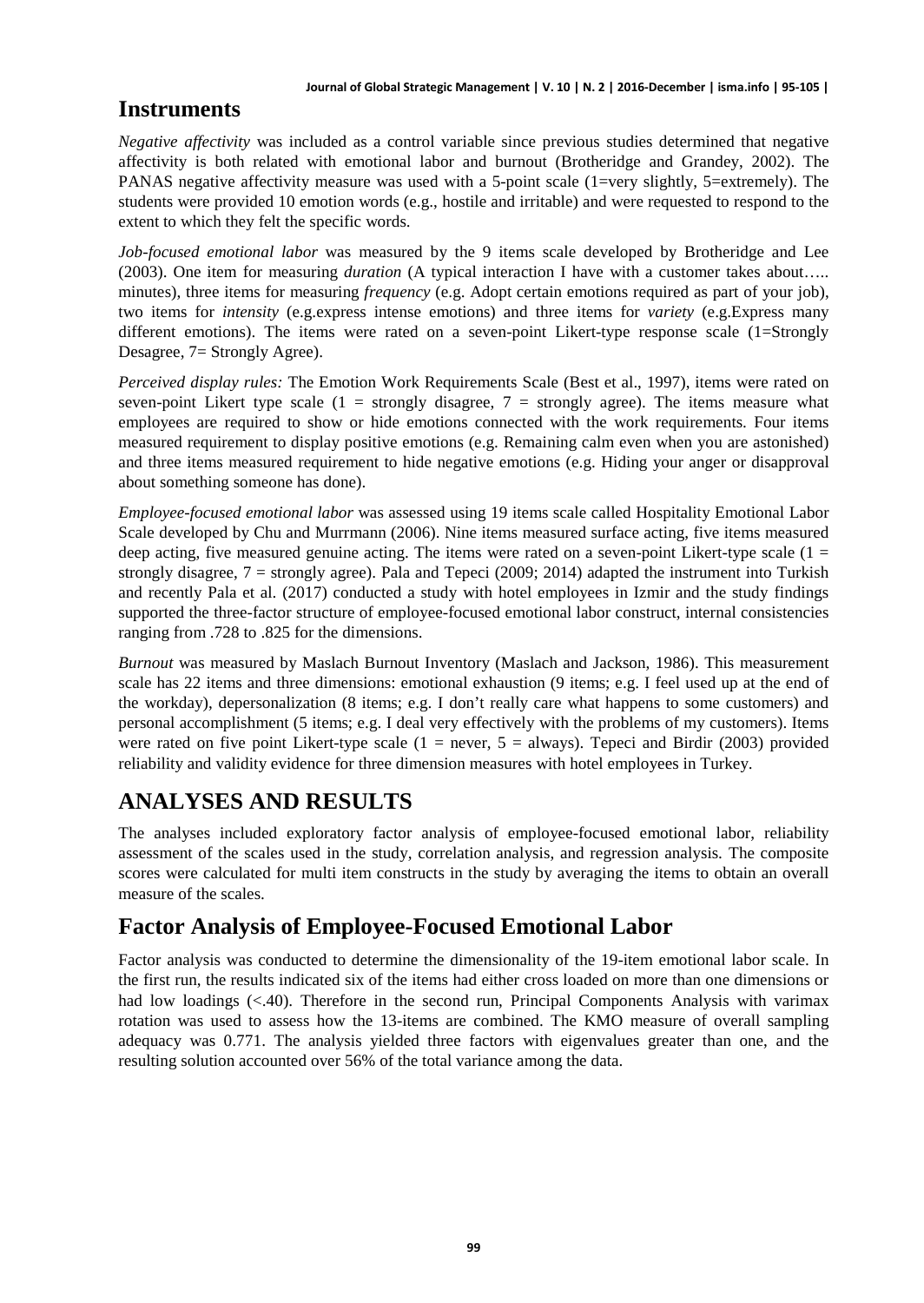#### **Table 1.Results of Exploratory Factor Analysis for Employee-Focused Emotional Labor**

| Factors                                                                                            | Item<br>Loadings | Eigen<br>value | Explained<br>variance | Cronbach<br>Alpha |
|----------------------------------------------------------------------------------------------------|------------------|----------------|-----------------------|-------------------|
| Factor I: Surface Acting                                                                           |                  | 3.319          | 25.527                | .783              |
| I have to cover up my true feelings when dealing with customers.                                   | .759             |                |                       |                   |
| I behave in a way that differs from how I really feel.                                             | .759             |                |                       |                   |
| I put on act in order to deal with customers in an appropriate way.                                | .738             |                |                       |                   |
| I put on mask in order to express the right emotions for my jobs.                                  | .663             |                |                       |                   |
| I fake the emotions I show when dealing with customers.                                            | .660             |                |                       |                   |
| Factor 2: Deep Acting                                                                              |                  | 2.909          | 22.379                | .737              |
| I think of pleasant images when I am getting ready for work.                                       | .903             |                |                       |                   |
| When getting ready for work I tell myself that I am going to have a<br>good day.                   | .829<br>.558     |                |                       |                   |
| I try to actually experience the emotions that I must show when<br>interacting with customers.     | .499             |                |                       |                   |
| When helping customer, if I pretend I am happy, I can actually start to<br>feel.                   | .452             |                |                       |                   |
| I have to concentrate more on my behavior when I display an<br>emotion that I don't actually feel. |                  |                |                       |                   |
| Factor 3: Genuine Acting                                                                           |                  | 1,069          | 8,222                 | .542              |
| I display sincere hospitality when interacting with customers.                                     | .696             |                |                       |                   |
| I actually feel the emotions that I need to show to do my job well                                 | .667             |                |                       |                   |
| I believe that I display very genuine hospitality when dealing with<br>customers.                  | .618             |                |                       |                   |

*Note*: Principal component analysis. KMO measure of sampling adequacy=0.771. Varimax with Kaiser normalization. Bartlett's test of sphericity:  $p = .000$  (chi-square 977.805, df=78).

Table 1 shows the item loadings in each factor along with their respective eigenvalues, percent of variance explained, and scale reliability scores. Surface acting and deep acting factors were dinstict in explaining variance; but, genuine acting dimensions was also emerged as the third dimensions of emotional labor, which is identical to the research of Ashforth ve Humphrey (1993), Diefendorff et al. (2005) and Pala et al (2016). Cronbach's alphas for surface and deep acting were .783 and .737 respectively, indicating inter-item consistency. But even 0.542 for genuine acting is sufficient in the early stages of exploratory research (Nunnally and Bernstein, 1994).

### **Correlation Analysis**

Table 2 shows correlation matrices of all thirteen variables (negative affectivity, 6 job-focused emotional labor dimesions, 3 employee-focused emotional labor dimesions, and 3 burnout dimensions) with one another. Correlation analysis reveals both the strength and the direction of the relationship between variables. For example, negative affectivity and emotional exhaustion are moderately and positively correlated (r=.50).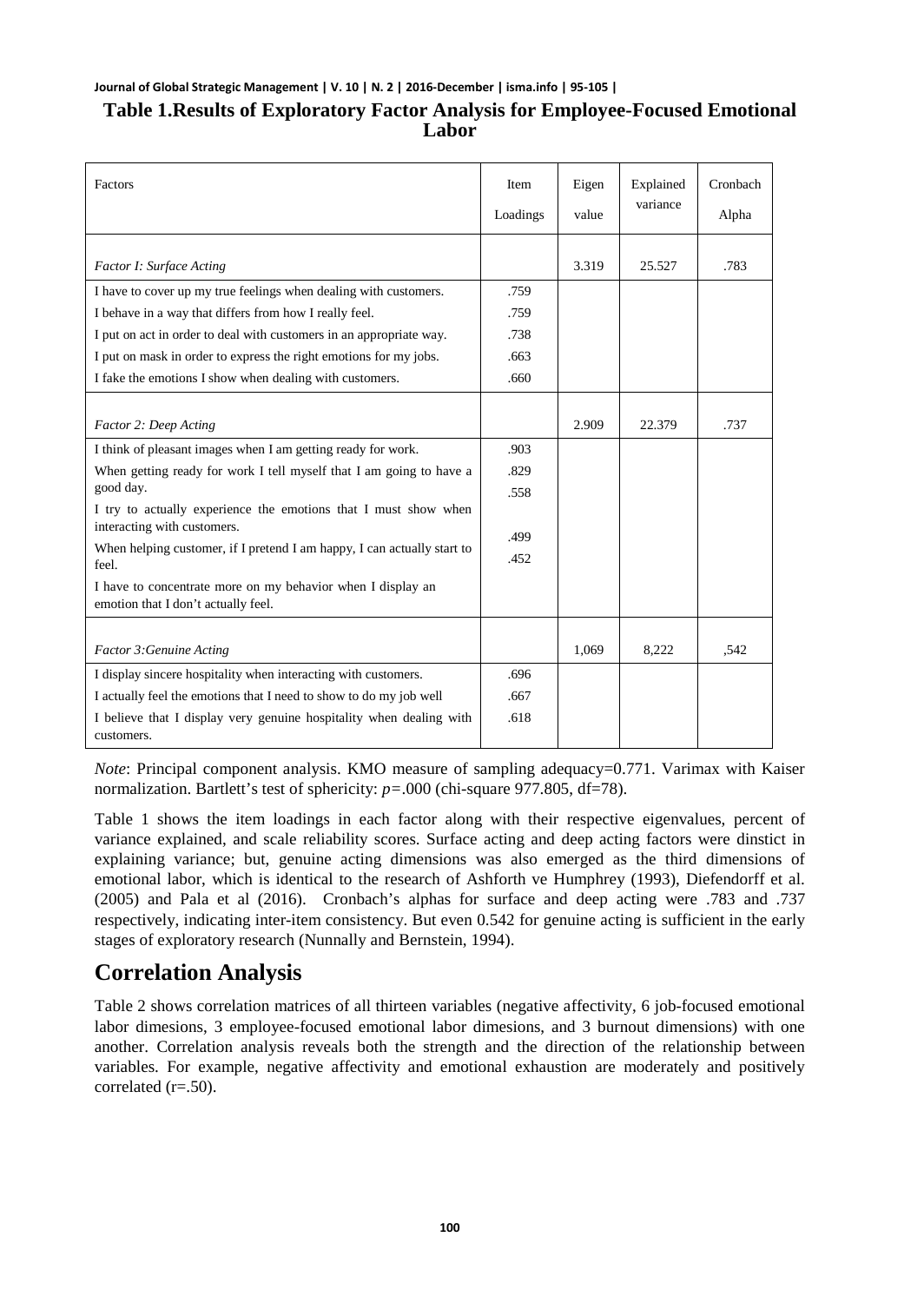#### **Journal of Global Strategic Management | V. 10 | N. 2 | 2016-December | isma.info | 95-105 | Table 2. Correlations Among Negative Affect, Job and Employee-Focused**

| relations Among regative Affect, Job and Employ |  |
|-------------------------------------------------|--|
| <b>Emotional Labor, and Burnout</b>             |  |

| Variables                          | Mean<br>(s.d)   | $\mathbf{1}$ | $\sqrt{2}$ | 3   | 4      | 5      | 6      | 7      | 8      | $\overline{9}$ | 10     | 11     | 12     | 13  |
|------------------------------------|-----------------|--------------|------------|-----|--------|--------|--------|--------|--------|----------------|--------|--------|--------|-----|
| 1.Negative<br>affectivity          | 2.12<br>(1.03)  | .90          |            |     |        |        |        |        |        |                |        |        |        |     |
| 2. Frequency<br>of<br>interactions | 5.34<br>(1.20)  | $-.20$       |            |     |        |        |        |        |        |                |        |        |        |     |
| 3. Intensity of<br>expressions     | 5.62<br>(1.01)  | $-.21$       | .44        | .75 |        |        |        |        |        |                |        |        |        |     |
| 4. Variety of<br>expression        | 5.18<br>(1.31)  | $-.25$       | .33        | .41 | .69    |        |        |        |        |                |        |        |        |     |
| 5.Duration of<br>interact.(min)    | 29.80<br>(7.76) | $-.03$       | .35        | .20 | .18    |        |        |        |        |                |        |        |        |     |
| 6.Positive<br>Emotion              | 5.35<br>(.94)   | $-.32$       | .31        | .38 | .32    | .16    | .68    |        |        |                |        |        |        |     |
| 7.Negative<br>Emotion              | 5.08<br>(1.30)  | $-.10$       | .14        | .30 | .22    | .08    | .43    | .86    |        |                |        |        |        |     |
| 8.Surface<br>acting                | 3.86<br>(.91)   | .05          | $-.02$     | .09 | $-.11$ | $-.12$ | $-.00$ | $-.17$ | .78    |                |        |        |        |     |
| 9.Deep<br>acting                   | 5.44<br>(.93)   | $-.27$       | .31        | .44 | .39    | .24    | .38    | .30    | $-.08$ | .74            |        |        |        |     |
| 10.Genuine<br>acting               | 4.84<br>(1.14)  | $-.03$       | .25        | .52 | .22    | .08    | .26    | .06    | .41    | .25            | .54    |        |        |     |
| 11.Emotional<br>exhaustion         | 2.52<br>(.91)   | .50          | .14        | .28 | .19    | .03    | $-.28$ | .10    | .02    | $-.33$         | $-.15$ | .87    |        |     |
| 12.Personal<br>accomplish          | 3.91<br>(.70)   | $-.42$       | .24        | .32 | .24    | .18    | .40    | .15    | $-.06$ | .35            | .14    | $-.20$ | .79    |     |
| 13.Deperso<br>nalization           | 1.76<br>(.87)   | .45          | $-.09$     | .14 | $-.19$ | $-.01$ | $-.18$ | $-.08$ | $-.05$ | $-.18$         | $-.11$ | .56    | $-.11$ | .79 |

*Note:* Correlations greater than 0.16 are significant at 0.01, and those greater than 0.13 are significant at 0.05.

Values in diagonal are the internal consistency coefficients for multi-item scales.

### **Hierarchical Regression Analysis**

The purpose of this study was to compare job and employee-focused emotional labor as predictors of burnout beyond the effects of negative affectivity. Thus, to examine their effect on the burnout dimensions, the independent variables were entered into regression analyses in three steps. As given in Table 3, the three independent variables were (1) control variables (sex and negative affectivity), (2) jobfocused emotional labor dimensions, and (3) employee-focused emotional labor dimensions.

For emotional exhaustion, the control variables of sex and negative affectivity explained 25% of the variance  $(p<.01)$ . The job-focused emotional labor step had a significant contribution but with a small effect size ( $\Delta R^2$ = .039, p<.05). The beta coefficient for Intensity ( $\beta$ =-.19, p<.01) was influential in the formation of emotional exhaustion. Employee-focused emotional labor added significantly ( $\Delta R^2$ = .027, p<.05) to the explanation of variance. Deep acting (β=-.18, p<.01) was largely responsible. Negative beta weights of deep acting implies that emotional exhaustion was reduced by an amount equal to the beta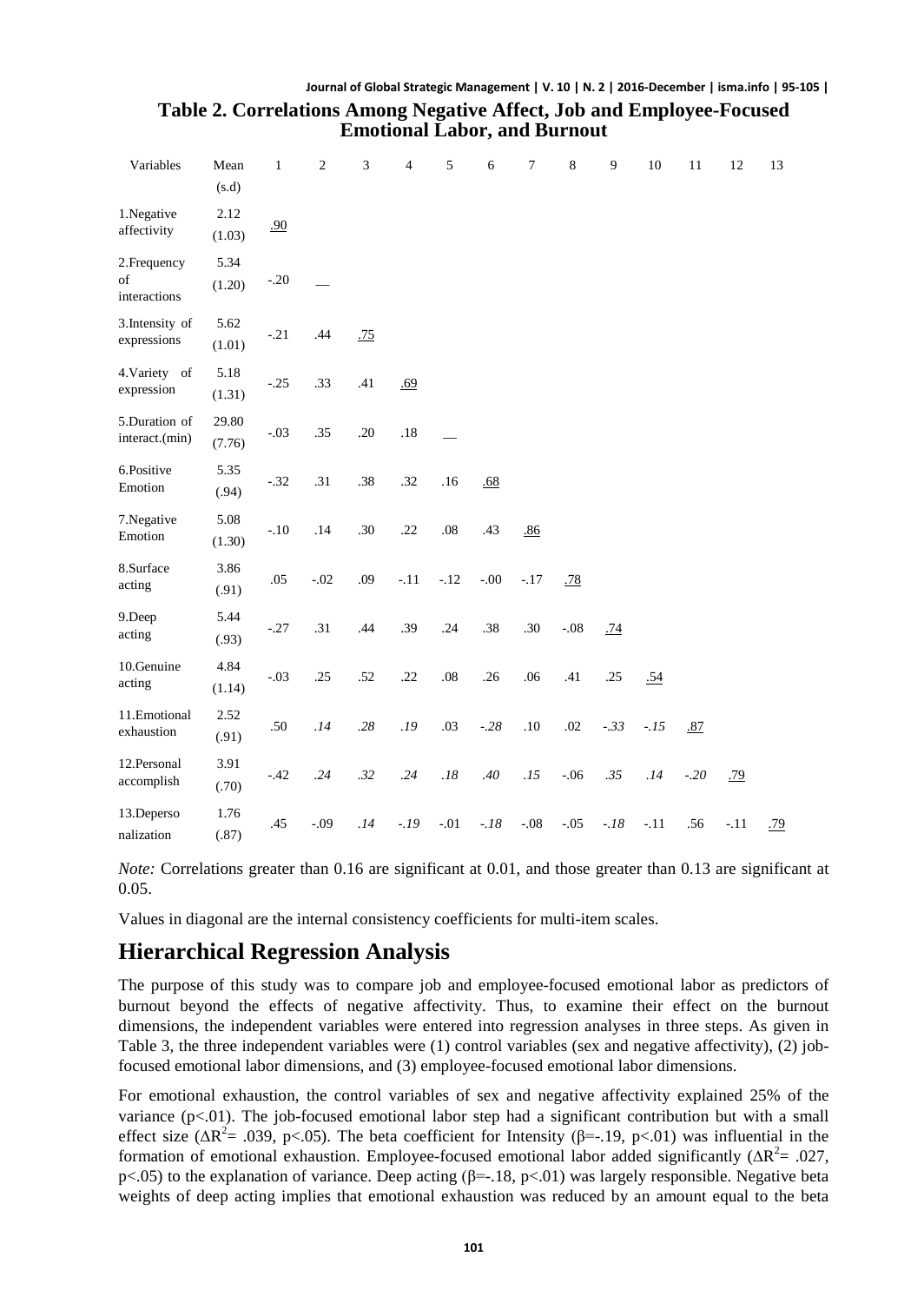value for a unit change in deep acting. Negative affectivity, intensity and deep acting were the significant predictors of this outcome.

For personal accomplishment, control variables explained 18% of the variance (*p<.01*). The job-focused emotional labor step explained an additional 11% (p<.01). The intensity ( $\beta$ =.17, p<.05) and showing positive display rules ( $\beta$ =.23, p<.01) dimensions were largely responsible. Employee-focused emotional labor did not add significantly ( $\Delta R^2$ = .014, p>.05) to the explanation of variance. Negative affectivity, intensity and displaying positive emotions were the significant predictors of this outcome.

For depersonalization, control variables explained 20% of the variance (*p<.01*). The job-focused emotional labor and employee-focused emotional labor did not add significantly to the explanation of variance  $(p>0.05)$ . Negative affectivity was the only significant predictor of depersonalization.

|                                  |                  |         | <b>Emotional exaustion</b> |            | Personal accomplishment | Depersonalization |              |                      |                  |         |              |            |
|----------------------------------|------------------|---------|----------------------------|------------|-------------------------|-------------------|--------------|----------------------|------------------|---------|--------------|------------|
| <b>Variables</b>                 | ß                | B       | $\Delta R^2$               | $\Delta F$ | B                       | B                 | $\Delta R^2$ | $\Delta F$           | B                | B       | $\Delta R^2$ | $\Delta F$ |
| Controls                         |                  |         | .253                       | $41,15***$ |                         |                   |              | $.182 \quad 27.12**$ |                  |         | .203         | $30.98**$  |
| $Sex(m=0, f=1)$                  | .06              | .07     |                            |            | $-05 - 05$              |                   |              |                      | $-06$            | $-06$   |              |            |
| Negative affectivity             | $.45***$ $.43**$ |         |                            |            |                         | $-31***-29**$     |              |                      | $.42***$ $.43**$ |         |              |            |
| Job-focused emotional labor      |                  |         | .039                       | $2.20*$    |                         |                   |              | $.112 \quad 6.26**$  |                  |         | .009         | ,426       |
| Duration                         | .02              | .05     |                            |            | .10 <sub>1</sub>        | .08               |              |                      | .01              | .00     |              |            |
| Frequency                        | .04              | .05     |                            |            | .01                     | .00 <sub>1</sub>  |              |                      | .04              | .04     |              |            |
| Intensity                        | $-19**-12$       |         |                            |            | $.17*$                  | .14               |              |                      | $-0.02$          | .04     |              |            |
| Variety                          | .01              | .04     |                            |            | .01                     | $-01$             |              |                      | $-0.07$          | $-07$   |              |            |
| Display: Hide negative           | .05              | .07     |                            |            | $-05$                   | $-07$             |              |                      | $-0.01$          | $-0.03$ |              |            |
| Display: Show positive           | $-.10$           | $-07$   |                            |            |                         | $.23***$ .22**    |              |                      | $-03$            | $-01$   |              |            |
| Employee-focused emotional labor |                  |         | .027                       | $3,04*$    |                         |                   |              | $.014$ 1.59          |                  |         | .011         | 1.11       |
| Surface acting                   |                  | .05     |                            |            |                         | .02               |              |                      |                  | $-0.06$ |              |            |
| Deep acting                      |                  | $-18**$ |                            |            |                         | .14               |              |                      |                  | $-.04$  |              |            |
| Genuine acting                   |                  | $-0.07$ |                            |            |                         | $-0.03$           |              |                      |                  | $-.07$  |              |            |

 $p < 0.05$ <br>\*\*  $p < 0.01$ 

# **CONCLUSION**

The current study assessed two types of operationalization of emotional labor as job-focused and employee-focused and investigated their impacts on the three burnout dimensions. The findings reveal interesting insights and differ from previous study findings in some levels. Job-focused emotional labor dimensions of frequency of interactions, intensity of expressions, and variety are positively related to *emotional exhaustion*; and displaying positive emotions is negatively related to *emotional exhaustion.*  Duration and displaying negative emotions were not significantly related here. Hypotheses 1a and 1b are great extent were supported for these findings. Employee-focused emotional labor dimensions of deep and genuine acting were negatively related to emotional exhaustion, but surprisingly surface acting was not. Hypothesis 2a is partly supported that surface acting was not related to *emotional exhaustion*, and this contradicts previous study findings (Brotheridge and Grandey, 2002; Brotheridge and Lee, 2003; Glomb and Tews, 2004; Kim, 2008; Seery and Corrigall, 2009).

Job-focused emotional labor dimensions of intensity of expressions was positively related to *depersonalization*; variety and displaying positive emotions were negatively related. Frequency of interactions, duration and displaying negative emotions were not significantly related here. Hypotheses 1a and 1b were not supported for these findings. Employee-focused emotional labor dimensions of deep acting was negatively related to depersonalization, but surprisingly surface and genuine acting were not. Hypothesis 2b is again partly supported with this finding, thus, contradicting previous study findings (Brotheridge and Grandey, 2002; Kim, 2008; Seery and Corrigall, 2009).

For *personal accomplishment*, all job-focused emotional labor dimensions are positively correlated. Hypothesis 1a and 1b are fully supported for these findings. Employee-focused emotional labor dimensions of deep acting and genuine acting were positively related to personal accomplishment, but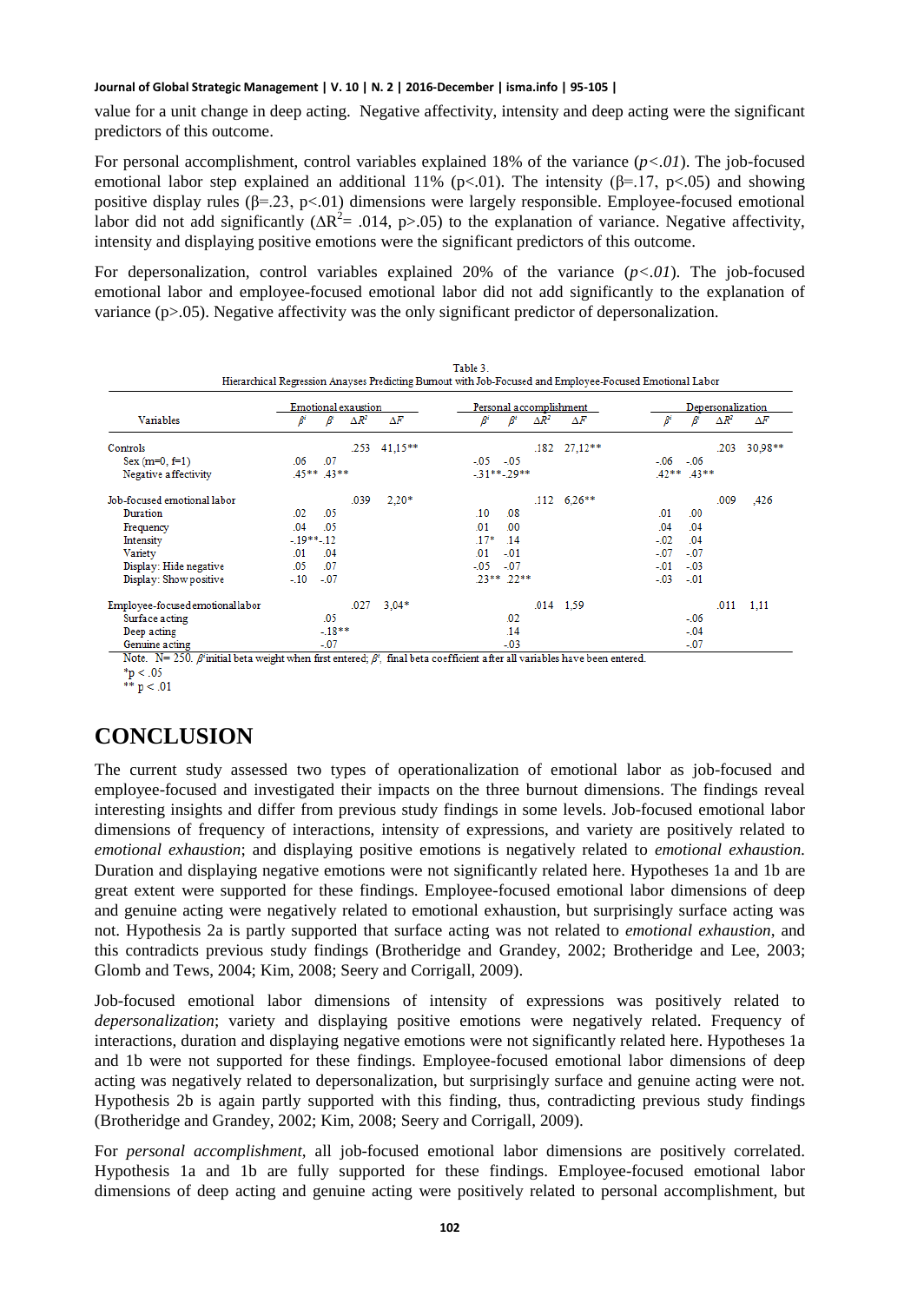surprisingly surface acting was not. Hypothesis 2c was again partly supported by the findings. Brotheridge and Grandey (2002) tested the perspective of Hochschild (1983), who contended that surface acting creates guilt and dissatisfaction and deep acting creates the feeling of satisfaction and accomplishment while employees performing their job. Brotheridge and Lee (2002) found surface acting was negatively related with personal accomplishment, and deep acting was positively related with personal accomplishment. In the current study, no relationships was found between surface acting and personal accomplishment. But the findings indicated that deep and genuine acting have positive relationships with personal accomplishment.

Hypothesis 3 was only verified for *emotional exhaustion* dimension of burnout. Although only three percent of further explanations occurred, employee-focused emotional labor contributed uniquely to the prediction of emotional exhaustion dimension, beyond the job-focused emotional labor. Brotheridge and Grandey (2002) found significant explanations of the variance for all burnout dimensions. In their study, surface acting was influential in explaining variance on burnout; Deep acting was significantly related to emotional exhaustion in the current study. Deep acting allowed employees connect with their core values and beliefs at work and decreased their emotional exhaustion. The findings summarized here somehow contradict previous study findings, and these results indicate further studies are warranted for better understanding of the emotional labor and burnout relationships.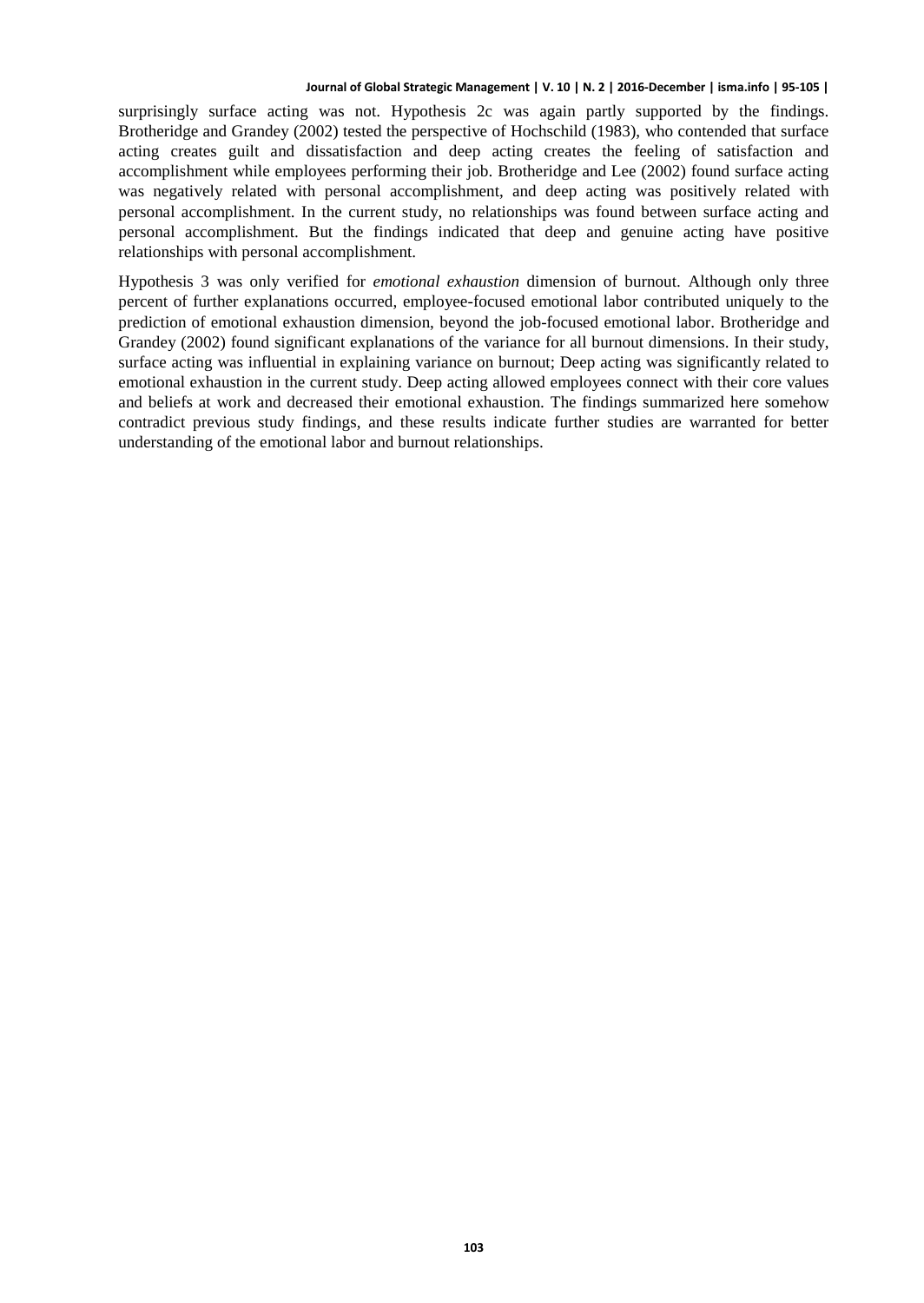Andela, M., Truchot, D. and Borteyrou, X. (2015), Emotional Labor and Burnout: Some Methodological Considerations and Refinements. Canadian Journal of Behavioural Science, 47 (4), pp.321-332.

Ashforth, B. E. and Humphrey, R. H. (1993), Emotional Labor in Service Roles: The Influence of Identity, Academy of Management Review*,* 18 (1), pp.88–115.

Brotheridge, C.M. and Grandey, A.A. (2002), Emotional Labor and Burnout: Comparing Two Perspectives of People Work, Journal of Vocational Behavior, 60 (1), pp.17-39.

Brotheridge, C.M. and Lee, R.T. (2003), Development and Validation of the Emotional Labour Scale, Journal of Occupational and Organizational Psychology*, 76* (3), pp.365-379.

Cordes, C. L. and Dougherty, T. W. (1993), A Review and an Integration of Research on Job Burnout. Academy of Management Review, 18(4), pp.621–656.

Chu, K. H., Baker, M. A. and Murrmann, S. K. (2012). When We are Onstage, We Smile: The Effects of Emotional Labor on Employee Work Outcomes, International Journal of Hospitality Management*, 31*, pp.906-915.

Chu, K.H. and Murrmann, S.K. (2006), Development and Validation of the Hospitality Emotional Labor Scale, Journal of Hospitality & Tourism Research, *27*(6), pp.1181-1191.

Diefendorff, J.M., Croyle, M.H. and Gosserand, R.H. (2005), The Dimensionality and Antecedents of Emotional Labor Strategies. Journal of Vocational Behavior, *66*, pp.339–357.

Diefendorff, J.M. and Richard, E.M. (2003), Antecedents and Consequences of Emotional Display Rule Perceptions, Journal of Applied Psychology, *882*, pp.284–294.

Glomb, T. M. and Tews, M. J. (2004), Emotional Labor: A conceptualization and Scale Development. Journal of Vocational Behavior, 64*,* pp.1-23*.*

Grandey, A. A. (2003), When "The Show Must Go on": Surface Scting and Deep Acting as Determinants of Emotional Exhaustion and Peer-Rated Service Delivery, Academy of Management Journal*,* 46, pp.86- 96.

Hochschild, A. R. (1983). The Managed Heart: The Commercialization of Human Feeling*,* Univ. of California Press, Berkeley, USA.

Kim, H.J. (2008), Hotel Service Providers' Emotional Labor: The Antecedents and Effects on Burnout, International Journal of Hospitality Management, 27(2), pp.151-161.

Kruml, S. M. and Geddes, D. (2000), Exploring the Dimensions of Emotional Labor: Hochschild's Work, Management Communication Quarterly, 14, pp.8-49.

Mikolajczak, M.,Tran, V., Brotheridge, C. M. ans Gross, J.J. (2009), Using an Emotion Regulation

Framework to Predict the Outcomes of Emotional Labor, Emotions in Groups, Organizations and

Culture Research on Emotion Organizations, 5, pp.245-273.

Lee, J. J. and Ok, C. (2012), Reducing Burnout and Enhancing Job Satisfaction: Critical Role of Hotel Employees' Emotional Intelligence and Emotional Labor, International Journal of Hospitality Management*, 31*, pp.1101-1112.

Maslach, C. and Jackson, S. E. (1986). Maslach Burnout Inventory manual (2nd ed.), Consulting Psychologists Press, Palo Alto, CA.

Morris, J. A. and Feldman, D. C. (1997). Managing Emotions in the Workplace, Journal of Managerial Issues*,* 9 (3), pp.257–274.

Nunnally, J.C. and Bernstein, I.H. (1994). Psychometric Theory, McGraw-Hill, New York, USA